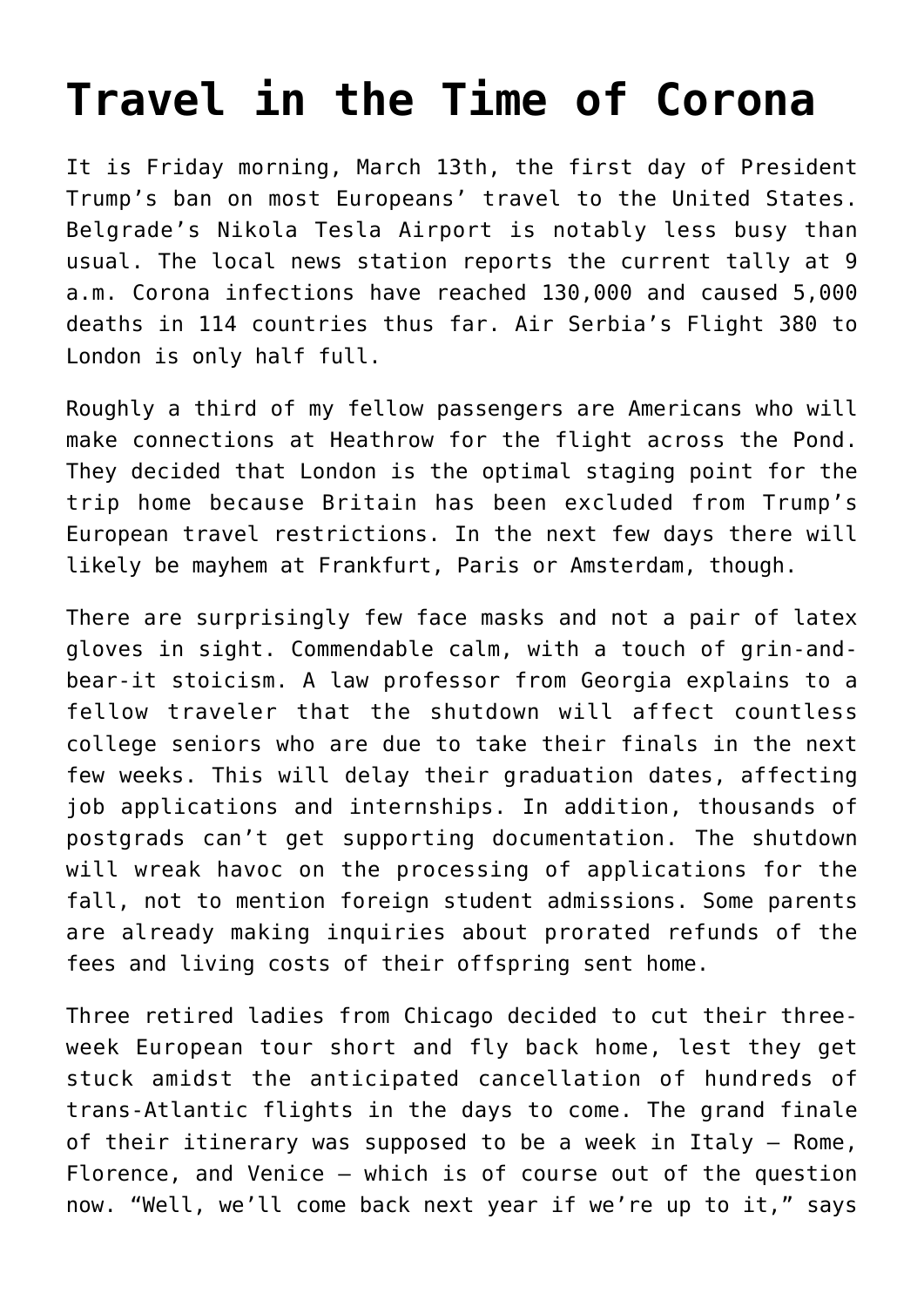one with a laugh. "Unless something happens again," adds another, "like global warming flooding Saint Mark's or something…."

As we board, a Serb doctor friend calls to wish me bon voyage. She sounds somber: it's not a good idea to travel right now, to breathe recycled air for hours on end. (If you absolutely need to travel, here's [a constantly updated list on](https://www.forbes.com/sites/advisor/2020/03/11/master-list-of-airline-coronavirus-policies/#47245e9e6827) how the airlines are handling issues regarding COVID-19.) Taking lots of zinc with vitamins C and D is a must. More than the elderly are at risk: Italy's mortality rate has gone up from two to seven percent, a third of the victims are under 50.

In China the worst may be over, but not in Europe. I ask about Angela Merkel's warning that one-third of all Germans may get infected, which sounded alarmist to me. "It's is not an exaggeration," my friend says. "There is no time to dither between partial containment measures and drastic lockdowns – the Italians hesitated for too long, and we've seen the fruits."

Three hours later, at Heathrow, it's peace and calm at Terminal 3 where I wait for my flight, but the Americans at the lounge talk of long delays, messy scheduling, and reservation snags in other European airports. Two business types discuss the stock market dip and expect a quick rebound. They believe that the U.S. economy was strong enough before the epidemic to withstand a touch of recession, provided the worst is over in the next month or two. They joke  $-$  sort of  $$ that if the Deep Staters wanted to destroy Trump's reelection chances by unleashing the virus, they should have waited until August.

 $\pmb{\times}$ 

Is there a silver lining to it all? Even without the deaths from Corona today, or some even more lethal pestilence tomorrow, on current form by the end of this century there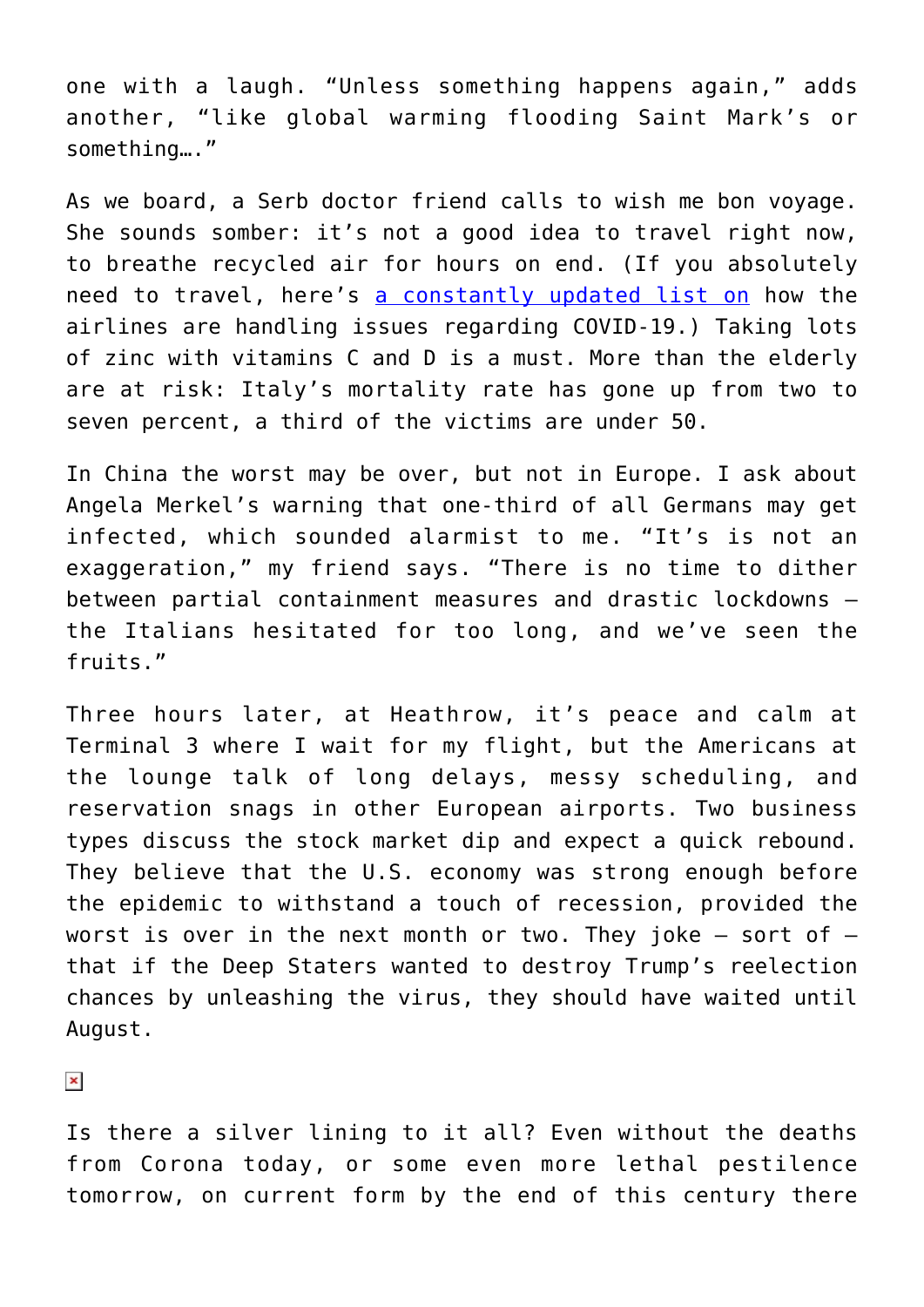will be no "Europeans" as members of ethnic groups that share the same language, culture, history, and ancestors, and inhabit lands associated with their names. At the same time, Europe's rapidly shrinking populations – of which Italy provides the most drastic example – are indoctrinated into believing, or forced into accepting, that the demographic shift favoring migrant invaders is a blessing that enriches their culturally deprived and morally unsustainable societies.

At the root of the malaise is the notion that countries do not belong to the people who have inhabited them for generations and worked and died for them. A further malevolent fallacy is the dictum that we should not feel a special bond for any particular country, nation, or culture, but transfer our preferences to the whole world, "all Humanity," equally. But events like this pandemic have a subversive effect on the attempt to transform an increasingly globalized society into a socio-technological system in which all shades of human relations and nuances will be streamlined into manageable routines and procedures.

The community of real, vulnerable and mortal human beings – who for all their money and technology cannot avoid getting sick and needing help and empathy from their fellows – is still there, and it functions when absolutely needed. It is the polar opposite of the "culture" of the artificial world, of post-historical, technological man which seeks to eliminate the Creator.

Epidemics and other existential crises enhance the sense of solidarity among members of real nations and communities, not some abstract "Europeans" but Lombards and Venetians and Tuscans. This is contrary to the beliefs and preferences of the elite class who believe that all countries are but transient, virtual-reality entities.

People who love their lands more than any others, and who put their families and their neighborhoods before all others, are